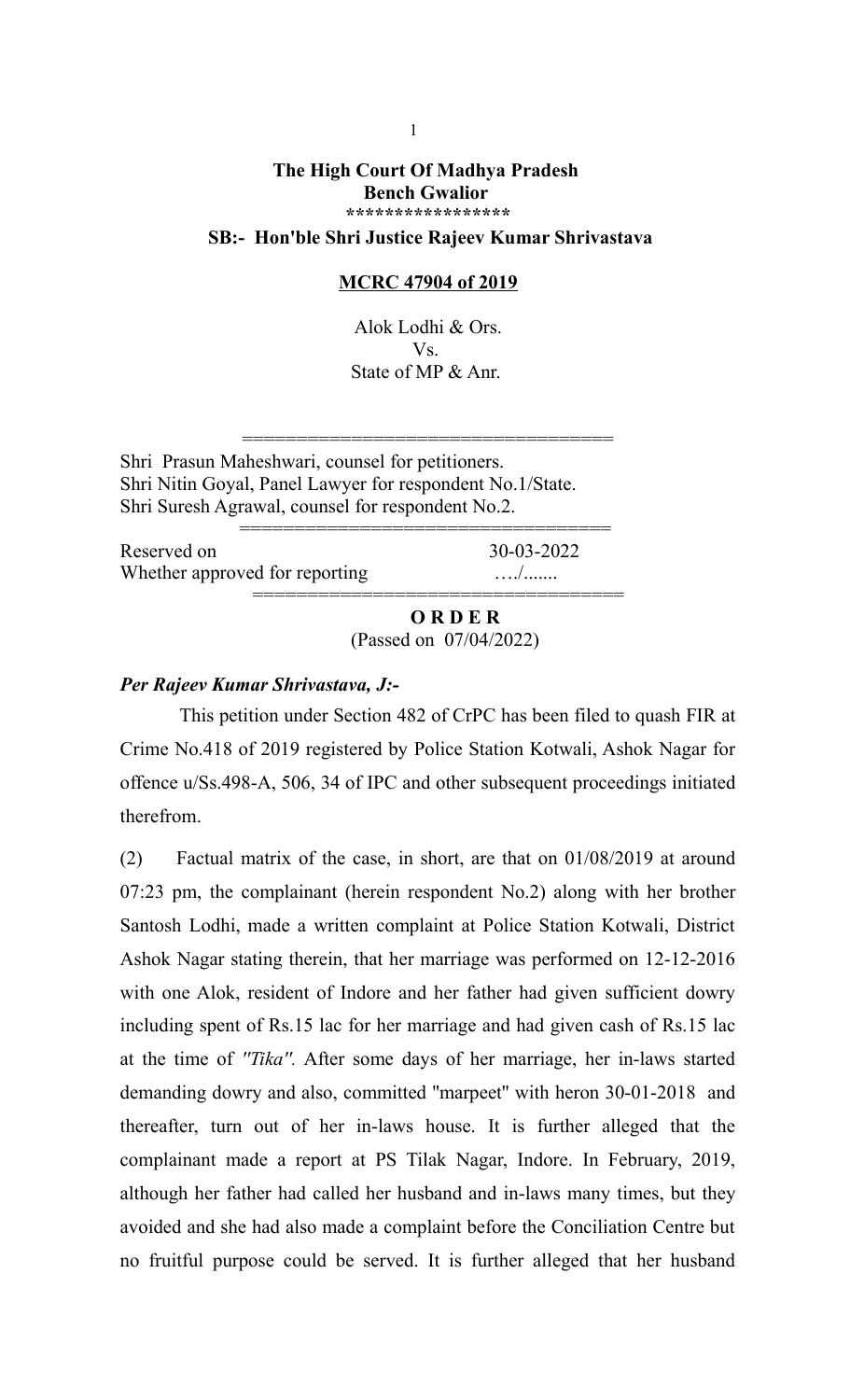(petitioner No.1), brother-in-law/Devar (petitioner No.2), father-in-law (petitioner No.3) and sister-in-law/Nanand (petitioner No.4), who are Residents of 309, Block -B, Subhlabh Beli Scheme No.140, Tilak Nagar, Tahsil & District Indore, are demanding Rs. 15 lac for purchase of a flat and if she did not fulfill the same, they could not keep her in house and would kill her. On that basis, aforesaid FIR has been lodged.

(3) Learned counsel appearing for the petitioners submitted that the entire allegations are completely false and FIR itself lodged with clear motive to harass and pressurize the petitioners. The complainant is a quarrelsome lady and used to quarrel with her in-laws as she has no interest to live peacefully with them and even she does not want to live with her husband. The attitude as well as conduct of complainant towards her in-laws is not good since the date of marriage. In this regard, a complaint to the SP as well as DM, Ashok Nagar has been made vide Annexure P2 & P3. On account of conduct and behaviour of complainant, her husband (herein petitioner No.1) filed a petition under Section 13 of the Hindu Marriage Act for dissolution of marriage before Principal Judge, Family Court Aligarh (UP) on 13/08/2018. The petitioner No.3 who is the father-in-law of complainant, has also filed a complaint before the Court of AJCM, Aligarh on 27-07-2019 under Sections 406, 504 of IPC against the complainant and her family vide Annexure A5. On the basis of counter-blast, the complainant has falsely lodged the present FIR against the petitioners. It is further submitted that the marriage of petitioner no.4, who is sister-in-law of complainant is living separately at Bhopal whose marriage was performed prior to the date of marriage of complainant. There is no specific allegation either in regard to demand of dowry or harassment against the petitioners and only omnibus and vague allegations have been made against them in order to harass and pressurize them to attract offence under Section 498A of IPC. Therefore, the impugned FIR itself is nothing but a clear abuse of process of law and it has been made with a revengeful intent and only with an intention to wreck vengeance as against the petitioners, a false FIR has been lodged, therefore, the same deserves to be quashed. In support of contention, counsel for the petitioners has relied upon the recent judgment of Hon'ble Apex Court in the matter of **Kahkashan Kausar alias Sonam & Others vs. State of Bihar & Others, delivered on 8<sup>th</sup> February, 2022 in Criminal Appeal**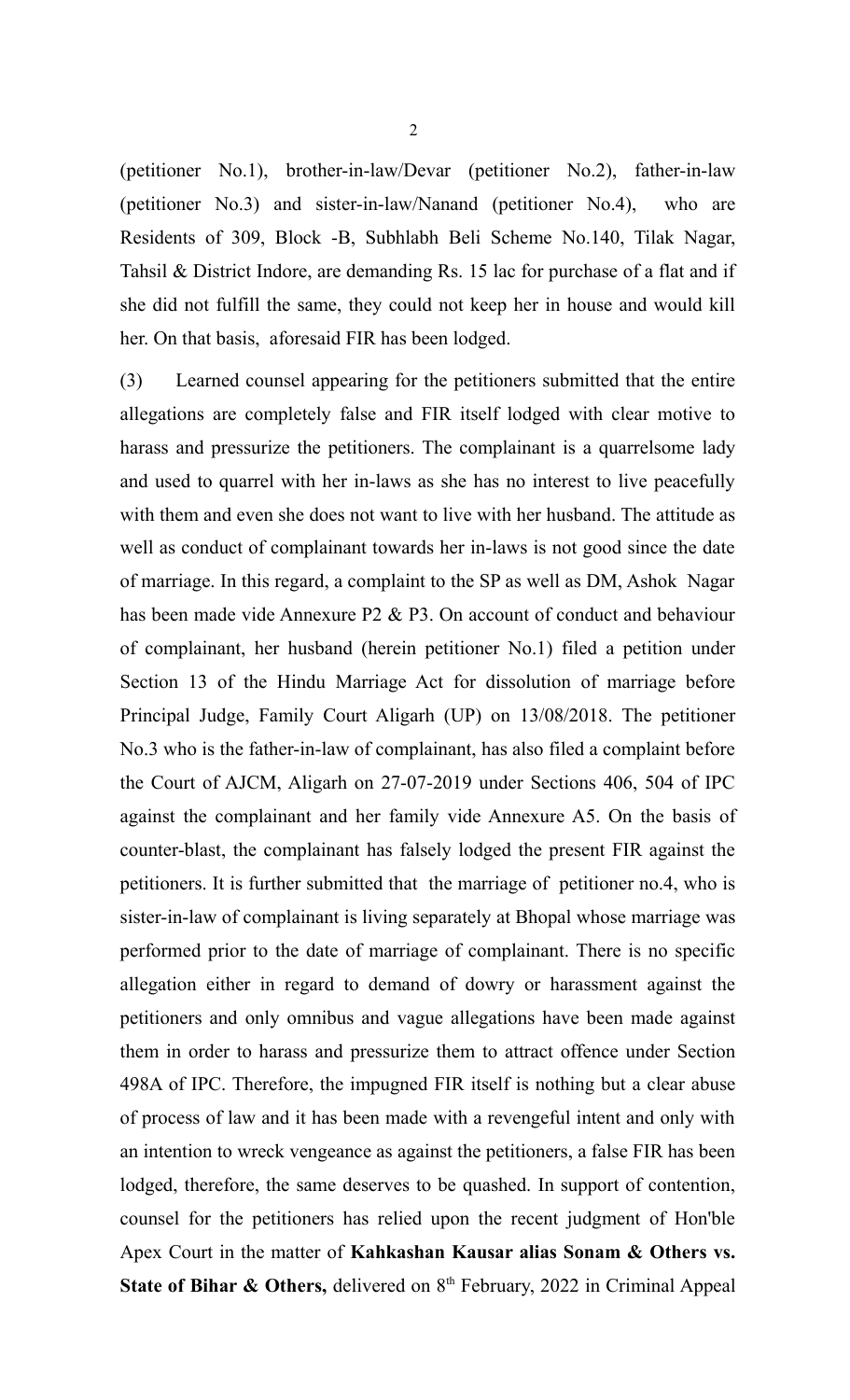No.195 of 2022 (arising out of SLP (Crl.) No. 6545 of 2020.

(4) *Per contra,* the State Counsel as well as Counsel for complainant respondent No.2, submitted that other proceedings pending before petitioners and respondent No.2 are not impediment for her to lodge present FIR for the alleged offences committed by petitioners herein. Offence under Section 498- A of IPC is a continuous offence and cause of action arose even after her marriage and her in-laws harassed her by demanding huge sum of dowry. There is specific allegation against the petitioners for demand of huge sum of dowry and allegation of committing ''marpeet'' with complainant. Hence, prayed for dismissal of this petition.

(5) Heard learned counsel for the parties and perused documents available on record.

(6) The main controversy involved in the present matter is as to whether impugned FIR has been lodged by complainant with a revengeful intent or only to wreck vengeance as against the petitioners or not ?

(7) It is relevant to rely upon the judgment of **State of Haryana v. Ch. Bhajan Lal (1992 Supp (1) 335),** wherein it has been held by the Hon'ble Apex Court that where a criminal proceeding is manifestly attended with *mala fide* and/or where the proceedings is maliciously instituted with an ulterior motive for wrecking vengeance on the accused and with a view to spite him due to private and personal grudge, then criminal proceeding can be quashed exercising the inherent jurisdiction of the High Court under Section 482 of the Code. Similarly, in the matter of **Social Action Forum for Manav Adhikar and Another vs. Union of India, Ministry of Law And Justice and Others,** Writ Petition (Civil) No. 73 of 2015 decided on 14<sup>th</sup> September, 2018, the Hon'ble Apex Court has held as under:-

''3. Regarding the constitutionality of Section 498-A IPC, in *Sushil Kumar Sharma v. Union of India and others*, it was held by the Supreme Court:-

> "Provision of S. 498A of Penal Code is not unconstitutional and ultra vires. Mere possibility of abuse of a provision of law does not per se invalidate a legislation. Hence plea that S. 498A has no legal or constitutional foundation is not tenable. The object of the provisions is prevention of the dowry menace. But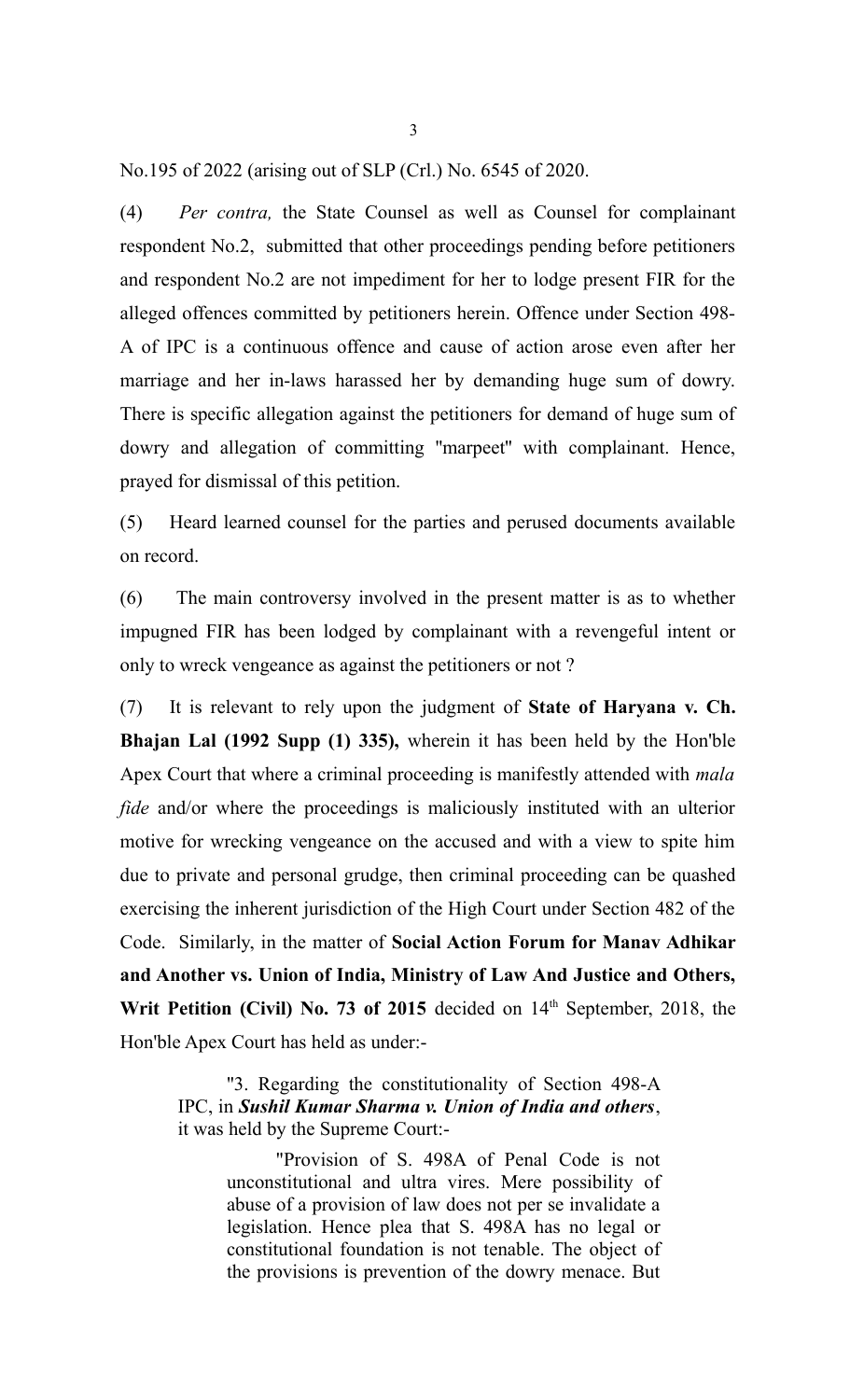many instances have come to light where the complaints are not bona fide and have been filed with oblique motive. In such cases acquittal of the accused does not in all cases wipe out the ignominy suffered during and prior to trial. Sometimes adverse media coverage adds to the misery. The question, therefore, is what remedial measures can be taken to prevent abuse of the well-intentioned provision. Merely because the provision is constitutional and intra vires, does not give a licence to unscrupulous persons to wreck personal vendetta or unleash harassment. It may, therefore, become necessary for the legislature to find out ways how the makers of frivolous complaints or allegations can be appropriately dealt with. Till then the Courts have to take care of the situation within the existing frame-work."

(8) On perusal of the impugned FIR as well as the documents available on record and in the light of the judgments passed by Hon'ble Apex Court, it appears that the allegations made against petitioners are general and omnibus, therefore, they cannot be prosecuted u/S 498A of IPC. In the present matter, earlier husband of the complainant (herein petitioner No.1) filed a petition under Section 13 of the Hindu Marriage Act for dissolution of marriage before Principal Judge, Family Court, Aligarh on 13/08/2018 and thereafter, petitioner No.3 who is the father-in-law of complainant, has also filed a complaint before the Court of AJCM, Aligarh on 27-07-2019 for commission of offences under Sections 406, 504 of IPC against the complainant and her family members vide Annexure A5. Afterwards, the rival parties have filed one consent letter (annexed with this petition at Page 50), which reflects that some compromise took place between the parties but on 31/01/2018 the complainant filed an application (at page 52) before Principal Judge, Family Court, Ashok Nagar stating therein that they do not get mutual thoughts, therefore, the complainant decided to go to Bhopal and live with her father. In the case at hand, earlier a petition under Section 13 of Hindu Marriage Act was filed on 13/03/2018 by husband of complainant and on 27/09/2019, a complaint was also filed by father-in-law of complainant where-after, the conciliation proceedings could not be succeeded due to difference of thoughts whatsoever between complainant and her husband. Present FIR has been lodged on 01/08/2019 by complainant is nothing, but only to wreck vengeance so also with a revengeful intent in order to pressurize and harass the petitioners.